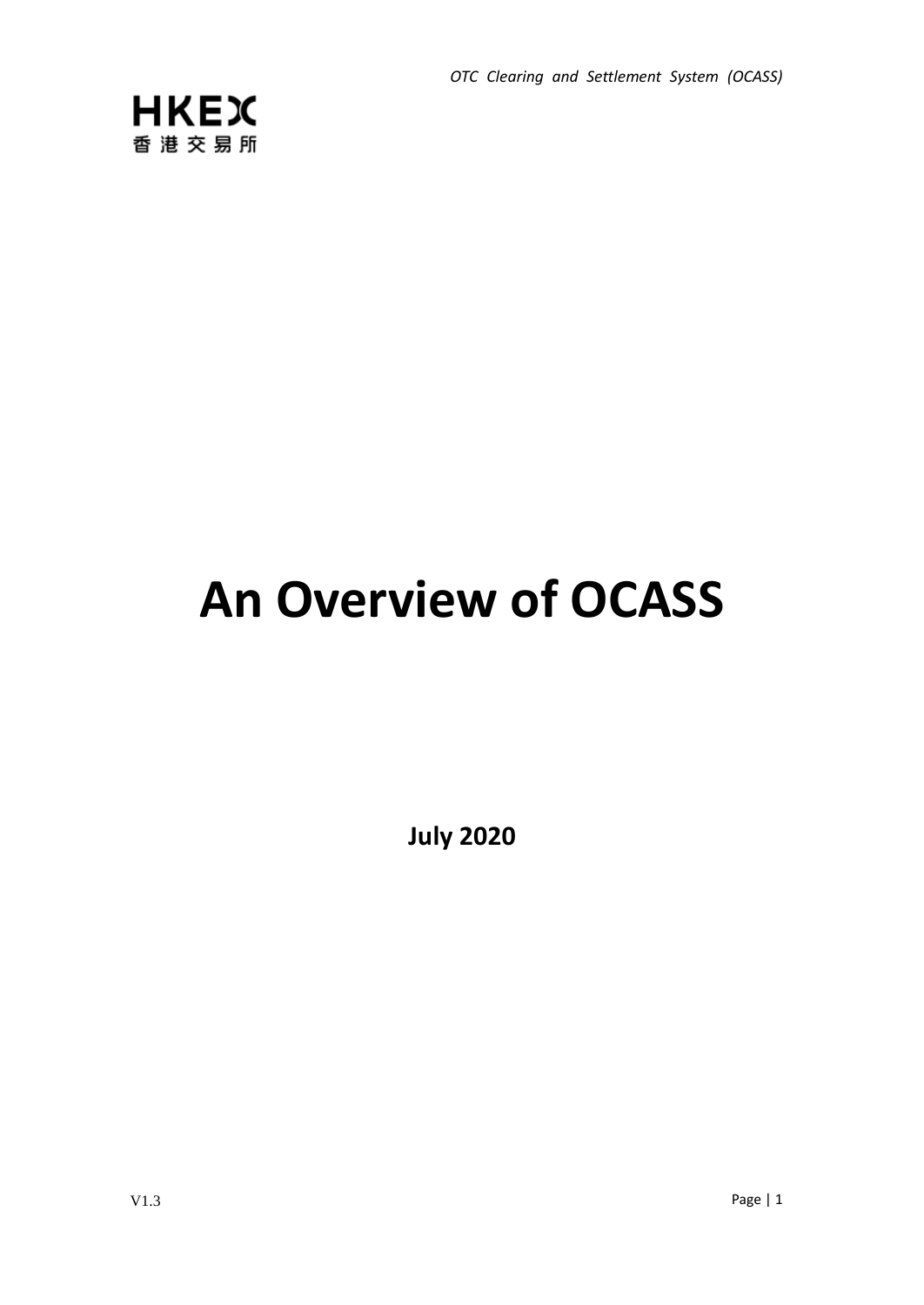## **Table of Contents**

| F. Overview of the Information Communicated to the Clearing Members  6 |  |
|------------------------------------------------------------------------|--|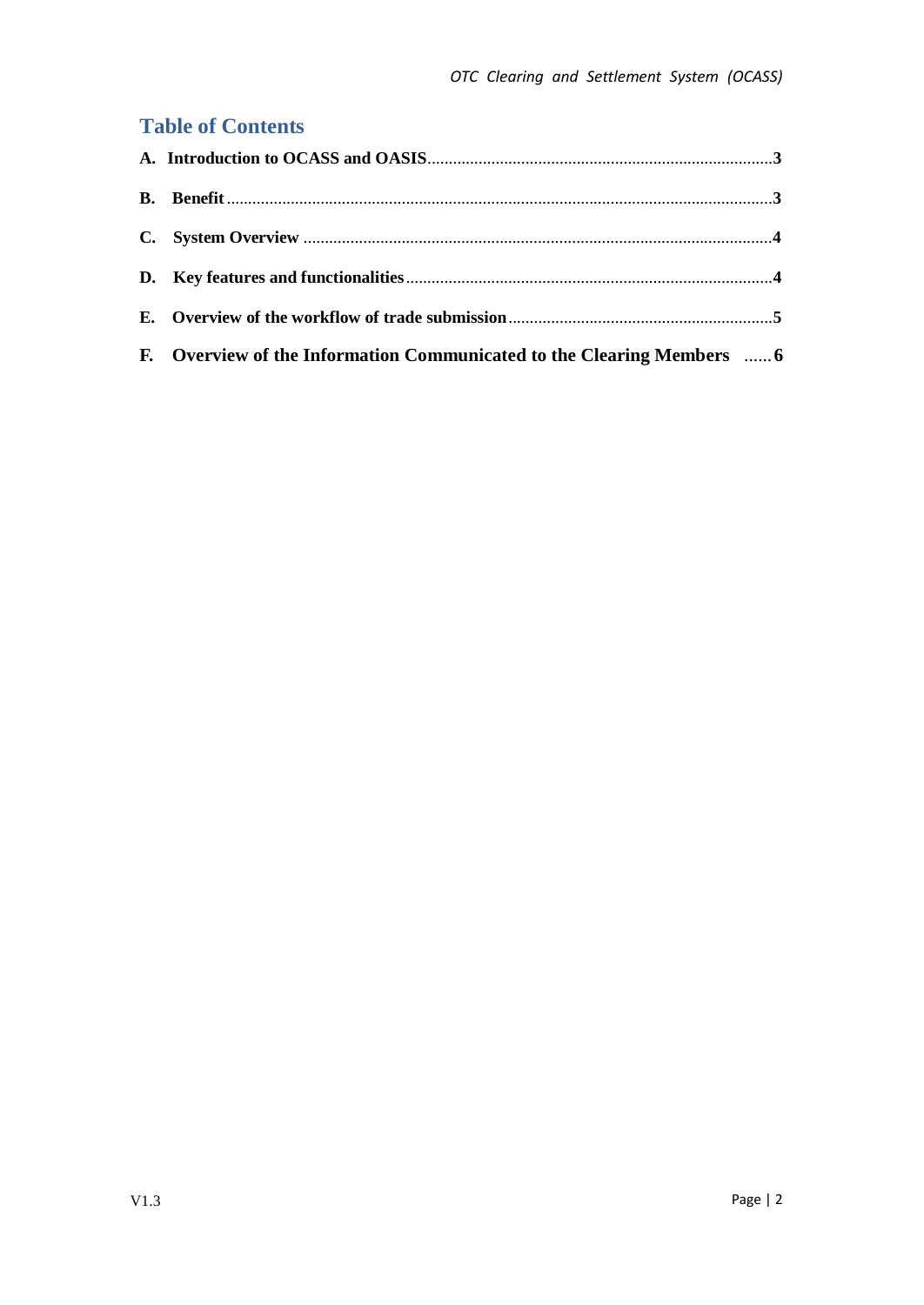#### **A. Introduction to OCASS and OASIS**

The OTC Clearing and Settlement System (OCASS) is the clearing and settlement system for the OTC derivatives products of OTC Clearing Hong Kong Limited (OTC Clear) and OTC Account Services Information System (OASIS) is a user interface web portal which is accessible to the Clearing Members for retrieval of different types of reports and submission of request for movement of collateral.

OCASS is a highly electronic and automated clearing and settlement system which is capable of supporting various types of OTC derivatives products. The reports which cover the settlement, trading activities, margin requirements and market data are produced by OCASS for further dissemination to the Clearing Members via OASIS. OCASS comprises the core derivatives clearing and settlement functionality and the margining engine. Different functions are well integrated in OCASS to have a one-stop system solution which yields a highly efficient workflow for maximum synergy. Clearing Members can access OASIS via SDNet/2 for retrieval of reports and management of collateral.

#### **B. Benefits**

The key benefits of OCASS include:

#### 1. Consolidated Clearing and Settlement System

OCASS is an integrated clearing system for OTC derivatives market covering interest rate and foreign exchange derivatives products. It provides a common clearing application, associated user interface (OASIS) and operational procedures for all OTC derivatives products. It also provides a seamless interface for electronic trade affirmation platforms, market data and SWIFT.

## 2. System Flexibility

The OCASS architecture is highly flexible and can accommodate new OTC derivatives products, multiple market environment and extended market operation without major development effort. This enables OTC Clear and Clearing Members to implement market initiatives with relatively short lead-time.

#### 3. Straight Through Processing

The OCASS is highly automated with straight through processing in place for improved operational efficiency and reduced risk.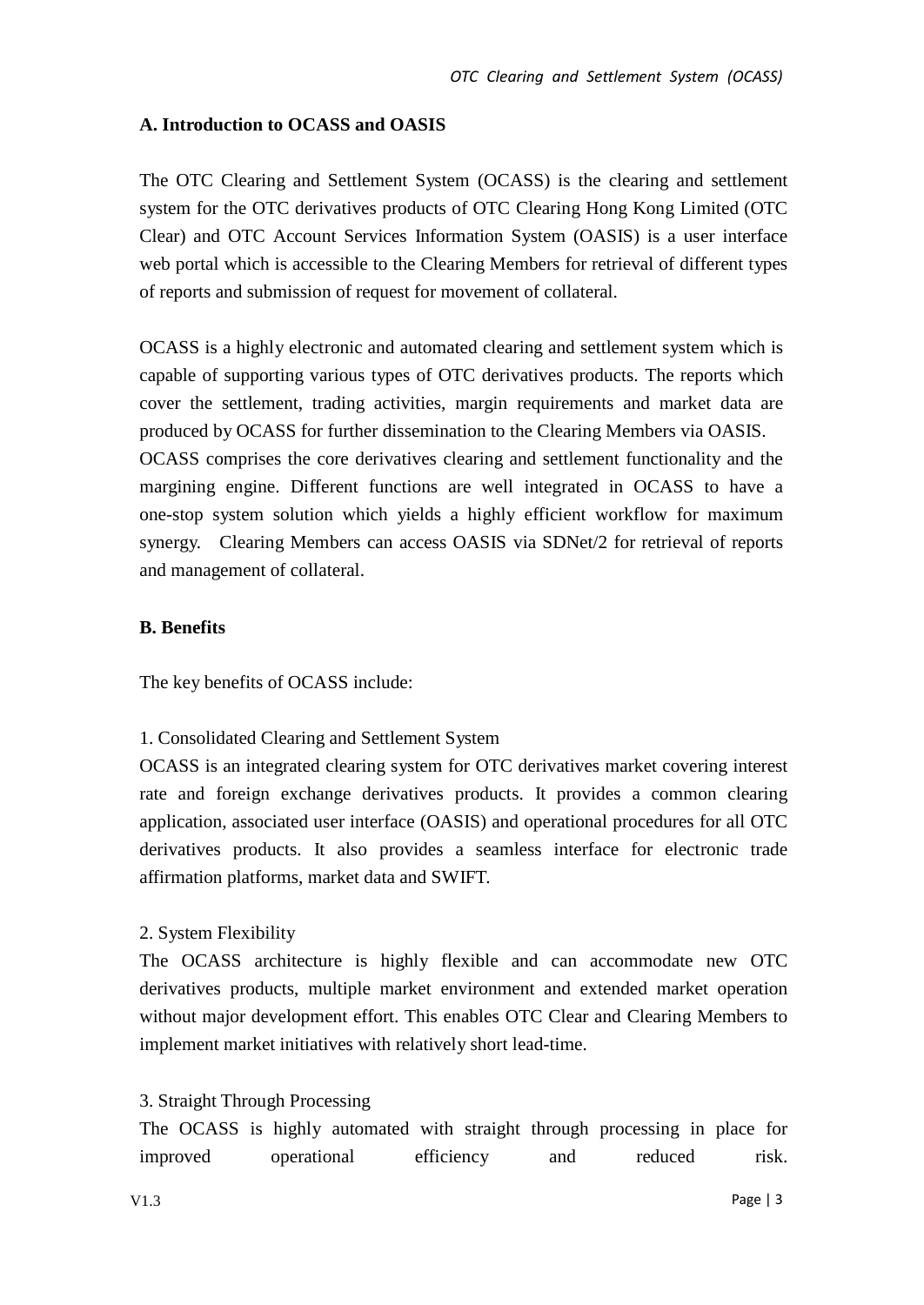## 4. Risk Management Functionality

OCASS can process clearing of transactions on both real-time basis and portfolio basis, and provides extensive access to clearing data to support the risk management functions.

## **C. System Overview**

The following diagram shows an overview of OCASS including the interface among OCASS, OASIS and different electronic trade affirmation platforms for the flow of trades.



## **D. Key Features and Functionalities**

(i) Key features and functionalities of OCASS include:

## 1. Product Design Model

The product design model allows considerable flexibility for the introduction of new OTC derivatives products without the need for significant development effort.

## 2. Account Structure

OCASS provides a flexible account structure and different types of accounts can be established for each Clearing Member. In addition to the house position account, client position accounts will also be available when OTC Clear starts to offer client clearing services.

3. Real time novation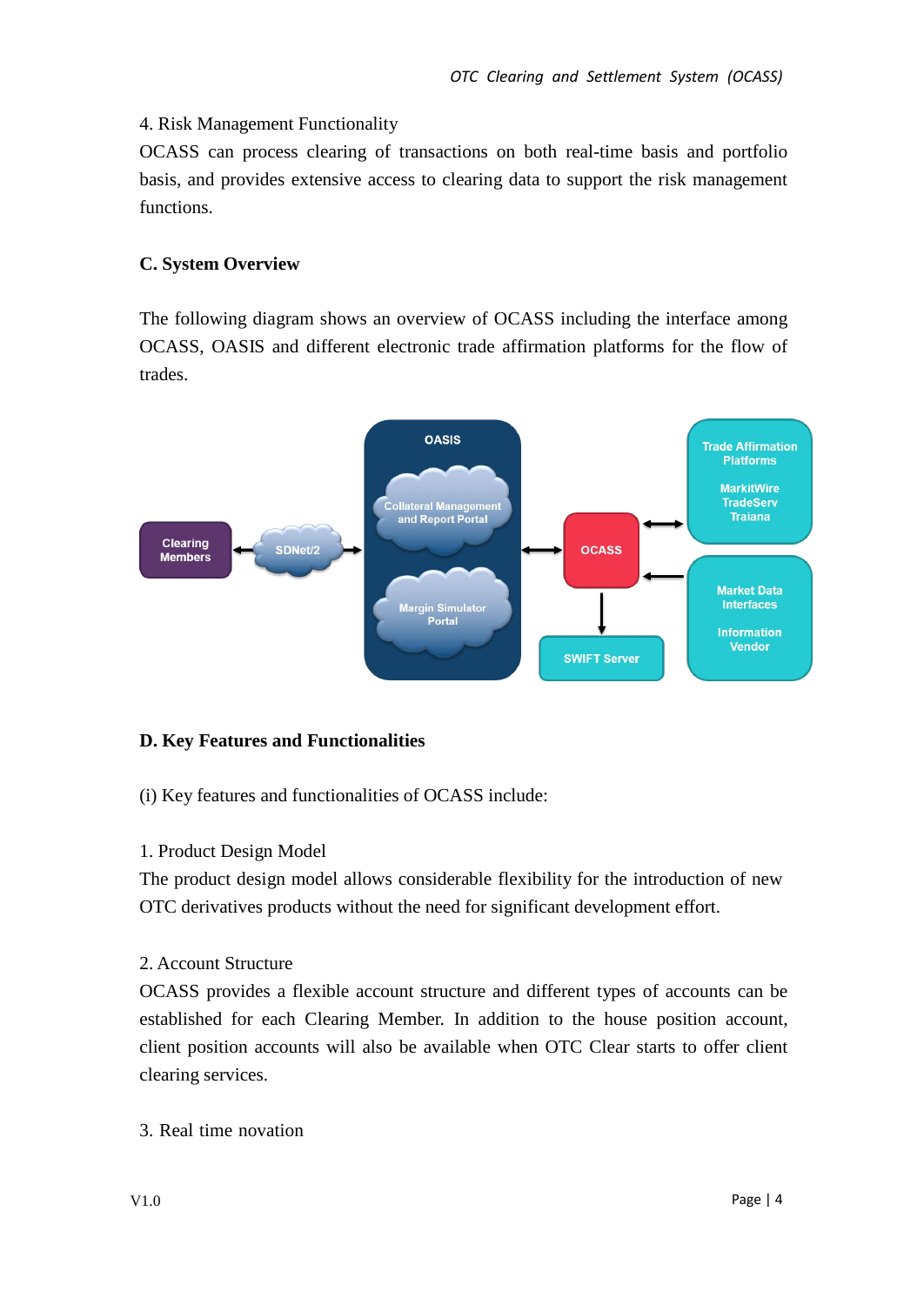OCASS's real time novation function allows trades submitted from trade affirmation platform to be cleared instantly during business hours (except for any period of portfolio novation cycle) provided that the margin and credit check are satisfied. When a trade is submitted to OCASS for clearing, OCASS will perform two checks:

- 1. Limit Check: Determine whether any pre-define limit will be breach after clearing the trade.
- 2. Margin Check: Determine whether excess collateral is sufficient to cover the incremental Margin required of the trade.

The trade will not be cleared if any of the above two checks cannot be satisfied.

## 4. Margining

During the day, OCASS's margining system will update initial margin of each account as new trade gets cleared and variation margin of each account with reliable market data received from independent vendor. The method of calculating initial margin and variation margin is in line with international standards and industry practice.

The margin calculated for incoming trades to be cleared will be collected upfront via real-time novation process.

## 5. Audit Trail

OCASS maintains an audit trail of clearing transactions and users' activities, which can be reviewed as required.

## 6. Reports

Clearing Members can retrieve and download clearing, settlement and risk related reports through the OASIS. Various clearing data are also available for retrieval and processing.

(ii) Key features and functionality of OASIS include:

## 1. Movement of Collateral

A maker-checker mechanism is in place for the Clearing Members to submit and approve the request for movement of collateral. Clearing Members can access OASIS through SDNet/2 secured internet line.

2. Retrieval of Reports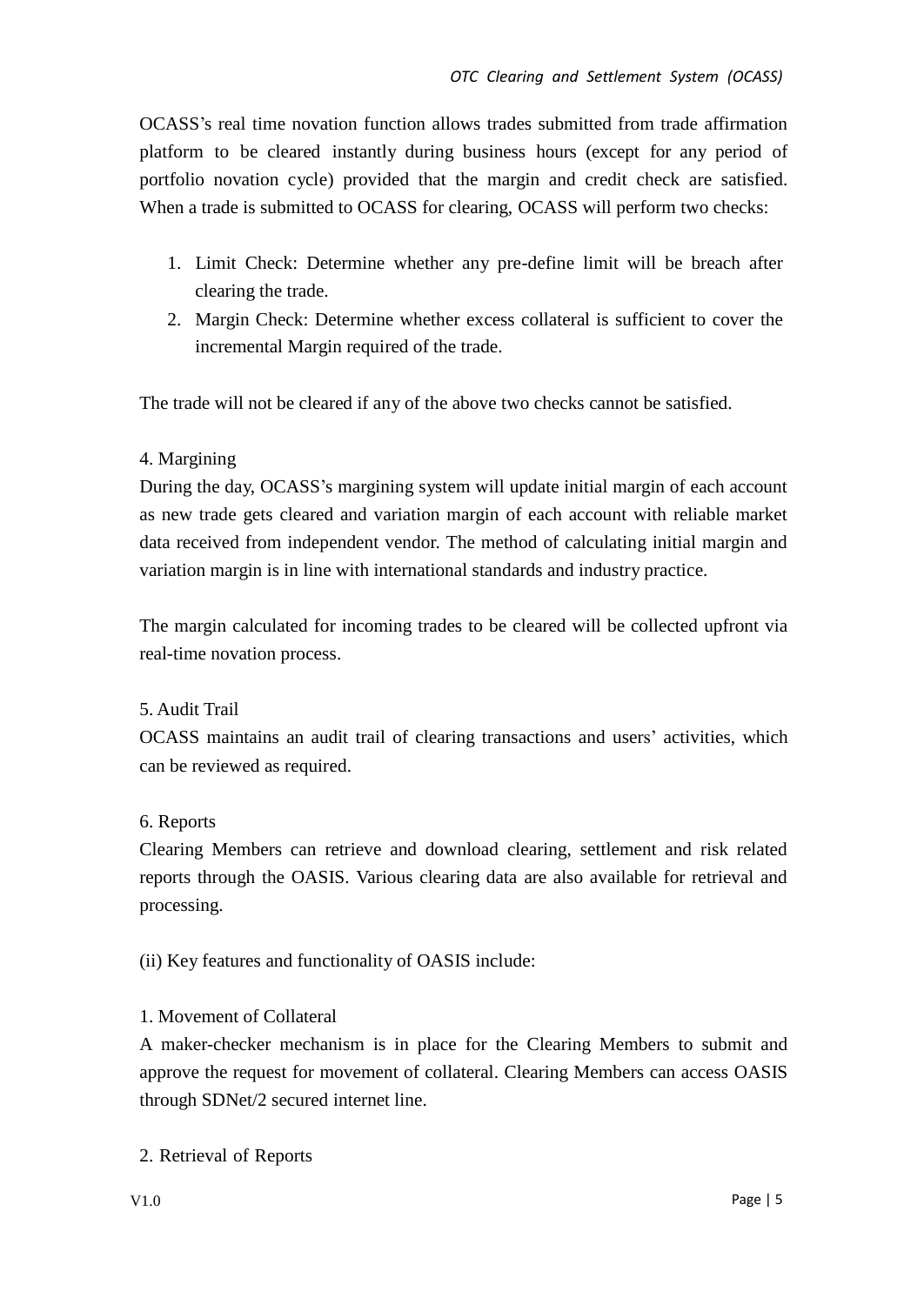Reports can be viewed and down-loaded from the OASIS.



## **E. Overview of the Workflow for Trade Submission**